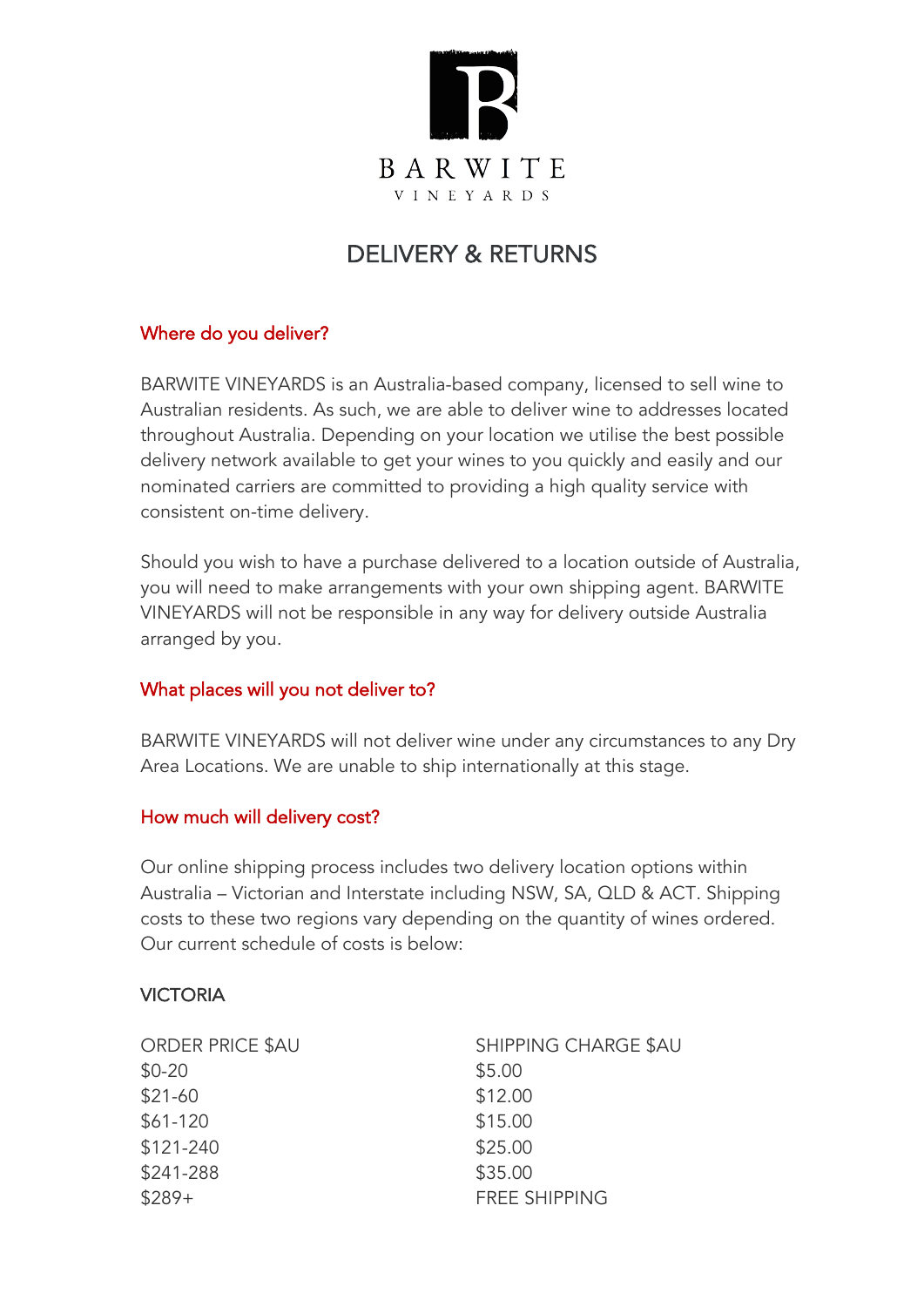## INTERSTATE – NSW, SA, QLD, ACT

| <b>ORDER PRICE \$AU</b>             | SHIPPING CHARGE \$AU |  |
|-------------------------------------|----------------------|--|
| $$0-20$                             | \$12.00              |  |
| $$21-60$                            | \$20.00              |  |
| $$61-120$                           | \$25.00              |  |
| \$121-240                           | \$35.00              |  |
| \$241.00-480.00                     | \$70.00              |  |
| \$481.00-600.00                     | \$105.00             |  |
| \$601.00-1200.00                    | \$150.00             |  |
| \$1200.00-2400.00                   | \$300.00             |  |
| \$2400.00-4800.00                   | \$600.00             |  |
| \$4800.00+                          | \$1200.00            |  |
| OR contact us for rates (see below) |                      |  |

#### BULK INTERSTATE SHIPPING

For bulk interstate orders outside of Victoria and for all orders to WA, NT or TAS Australia please contact BARWITE VINEYARDS direct prior to placing an order on info@barwitevineyards.com.au or +613 5776 9800 and we will endeavor to provide the most affordable bulk shipping rate.

The advertised shipping rates are subject to change at any time and may differ in conjunction with promotional offers.

#### What happens after I pay for my order?

After ordering online, you will receive an email confirmation containing your order details (provided you have entered a valid email address). We will then attempt to deliver your purchase(s) from our warehouse in Victoria via our preferred carrier. We will send a followup email to advise that your order has been shipped.

#### When will my order be delivered?

Depending on your location within Australia, the delivery time following dispatch from our warehouse will vary between 2-14 days. Metro orders will take approximately 2-5 days with longer timeframes for country and remote locations. During extreme weather conditions, the delivery may take longer. Please note that in peak times, for example the Christmas period and public holidays, delivery times may be revised.

Wine is normally delivered from Monday to Friday between 9.00 am - 5.00 pm. Most orders will be delivered to your residential or business address, however in some rural or remote areas, the delivery may be left at the nearest freight depot. A specific time delivery is not offered as part of the service.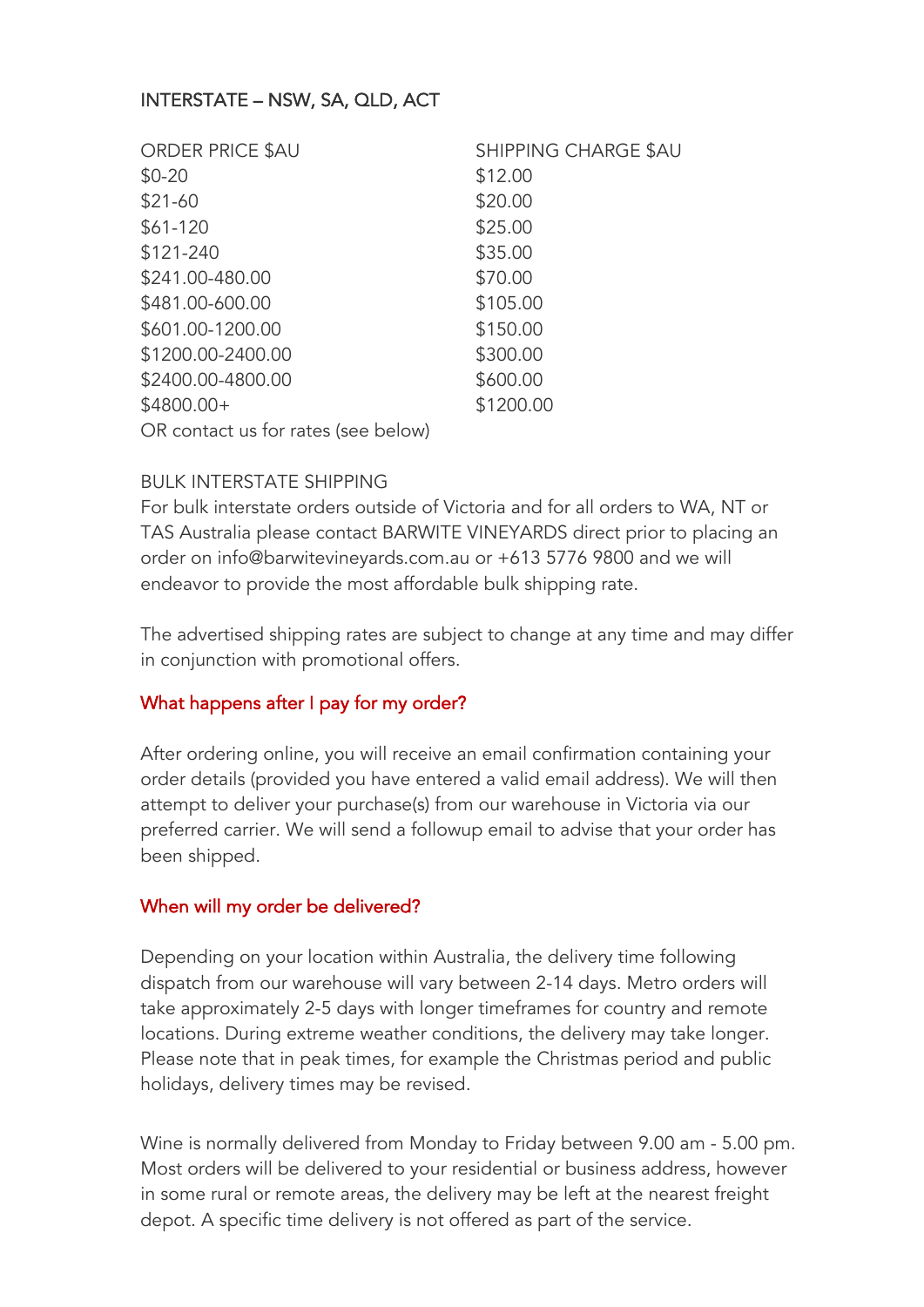## Do you offer express shipping?

Please contact us direct if you require expedited shipping on +613 5776 9800 or info@barwitevineyards.com.au. Please note, additional costs will apply.

#### Is a signature required on delivery?

A signature is required on all deliveries. If the recipient is not available at the time of delivery, the courier will leave a note for later collection by you from the nearest freight depot. The person collecting the wines from the depot must be 18 or over and able to present identification corresponding to the name of the consignee. If the order is not collected within 10 working days, it will be returned to BARWITE VINEYARDS and NO REFUND will be available.

#### Who can accept my delivery?

BARWITE VINEYARDS will not deliver wines to anyone less than 18 years of age. If there is any doubt about the age of the recipient on delivery, our delivery drivers are obliged to request some form of photographic ID. If that recipient is unable to produce appropriate ID, then the delivery driver will be unable to leave the wine.

#### Can you deliver to a residential or business address?

Yes. We can deliver to both a residential or business address during open hours. If you have chosen to have your wine delivered to your business address, please provide instructions for the driver where specifically to take the wine if necessary (eg. Reception on Level 2; the mailroom on the Ground Floor etc)..

#### What happens if I enter the wrong address?

BARWITE VINEYARDS cannot be held responsible for deliveries to incorrect or incomplete addresses provided by customers. If the address is incorrect and the delivery is made, the customer assumes responsibility for the entire purchase. If the address is incorrect and/or the delivery is refused or unable to be completed, then the order will be returned to our distribution centre and additional handling costs plus freight charges will be applied to a request for re-delivery.

If the address is incorrect and the delivery is refused or unable to be completed and the customer chooses no re-delivery, then a handling charge and all applicable freight charges will be deducted from any refund made.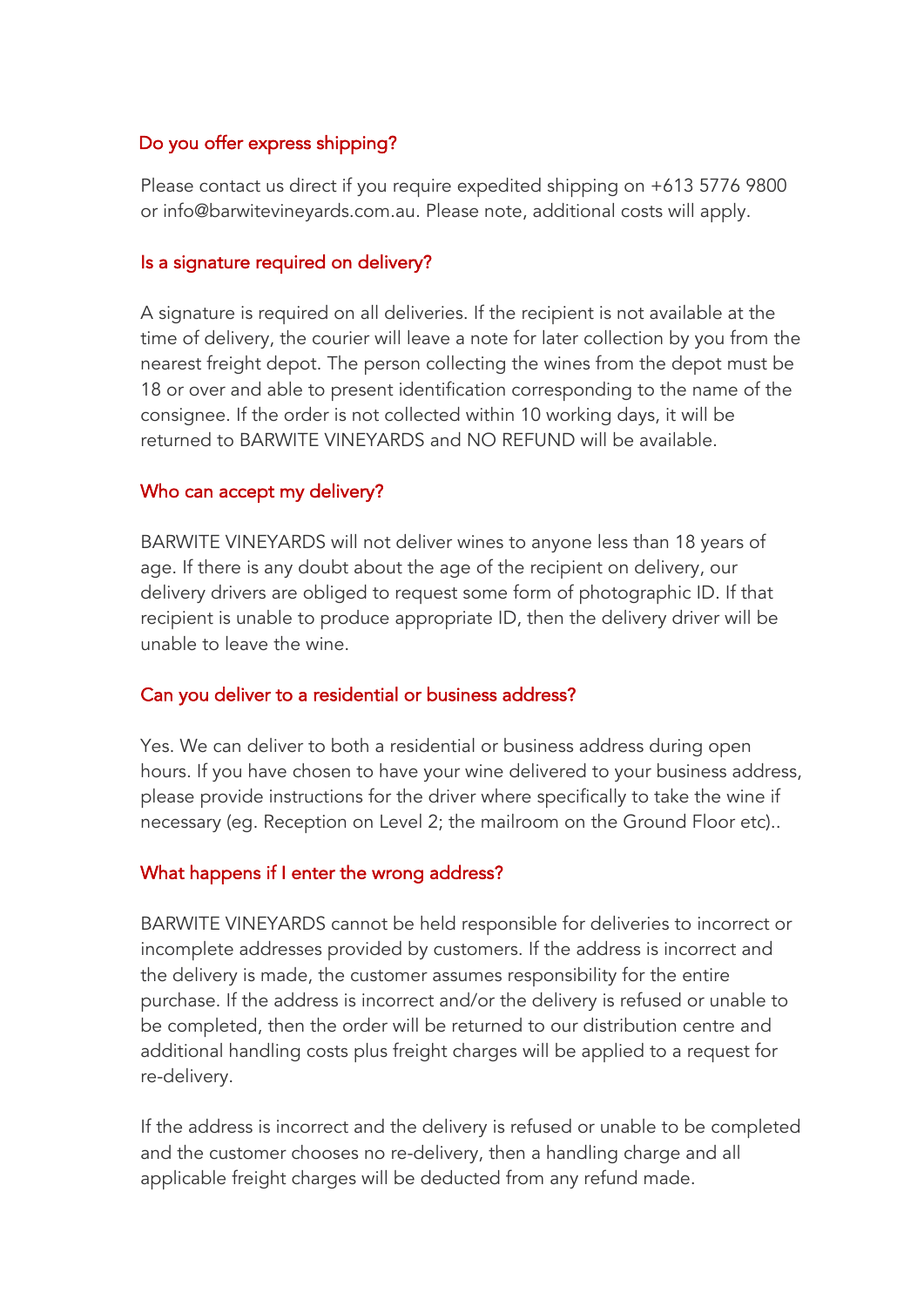To avoid these costs, we recommend that you review your address details to ensure that all information provided is correct and in full. If you have any doubt, please contact us immediately on info@barwitevineyards.com.au or +613 5776 9800 to confirm the correct address prior to shipping. Please note, that orders cannot be changed once they have been shipped from our warehouse.

## Can the order be left at my place of residence or workplace if not attended?

Currently deliveries cannot be made to unattended premises. If an order of wine is deemed undeliverable by the assigned carrier, they will advise BARWITE VINEYARDS, who will then attempt to contact you to arrange redelivery. Please note: this will incur additional costs that will vary depending on the carrier's terms and you will need to arrange payment of these additional costs prior to re-delivery. If an item/s is deemed undeliverable a second time, the order will be returned to the warehouse and you will receive a refund for the order less freight and any additional nominated carrier costs.

## What is your 'Quality Guarantee'?

We're committed to providing quality wines to our customers. To ensure that you have a great online wine buying experience, every wine sold through the BARWITE VINEYARDS website has been tasted and reviewed by our esteemed winemaker and comes with a quality guarantee. Only wines assessed to be of high quality are made available for purchase and listed on our site. In the rare instance that you are not satisfied with a wine purchased from BARWITE VINEYARDS, we invite you to review the following terms related to returning a product.

# How do I return a product?

In the rare instance that you need to return wine to BARWITE VINEYARDS, then you can return your wines within 14 days of purchase. We will issue a refund of the amount equal to the value of your remaining unopened bottles plus one opened bottle only (including freight costs). Alternatively, we can issue you a store credit or arrange an exchange.

Any unopened wine must be returned in original condition. For each wine you would like to return, you will need to state the item, a reason for its return, and of you have opened any of the bottles?

Once you've submitted your return request, you will receive an email confirmation. A nominated carrier will contact you within two (2) business days to arrange collection. If possible, please use the original packaging.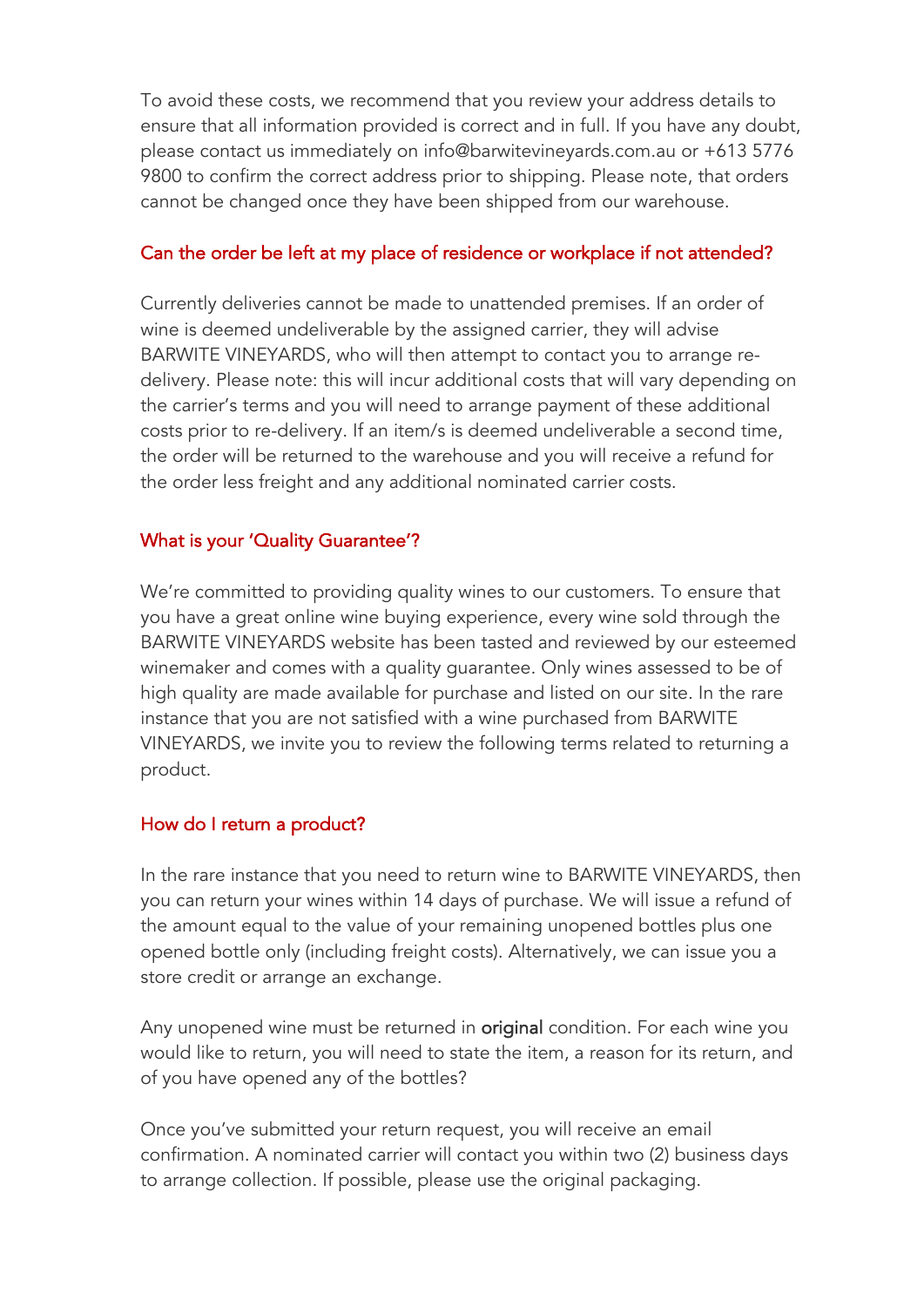Once we have received and inspected the item(s) for their condition, we will process the return, issue a refund, and send you a return receipt confirmation email. All refunds transactions are processed within 7 days from the date that the wines are returned to us.

If BARWITE VINEYARDS reasonably believes that a buyer is abusing our Quality Guarantee, BARWITE VINEYARDS reserves the right to suspend or cancel the Quality Guarantee in relation to that buyer, cancel any pending orders and/or close that buyer's account.

Risk of damage, loss or deterioration to product passes to the buyer upon delivery and therefore no refunds are offered for products that are damaged after delivery.

Importantly, the rights described in this policy are in addition to the statutory rights to which you may be entitled under the Australian Consumer Law and other applicable Australian consumer protection laws and regulations. Please note there may be limitations on your right to return and obtain a refund for products, however, these limits will always be subject to your statutory rights.

If you require further information or would like to submit a return claim, please contact our team at info@barwitevineyards.com.au

# What happens if the delivery includes breakages?

If you receive a case of wine with a broken bottle(s), please let us know within 2 working days of the date of delivery. Upon follow up with our nominated courier, we will issue a credit note for the broken bottle.

Other than in the circumstances outlined above in Refund Policy / Quality Guarantee and Breakages, no returns will be accepted and no refunds will be made in respect of purchases you make via the Barwite Vineyards Website.

# Can listed items change?

We may withdraw and/or re-offer (upon your approval) any item listed for sale on the BARWITE VINEYARDS website if the item becomes unavailable or was incorrectly described or listed.

# Customer Service Trading Hours

You can contact BARWITE VINEYARDS with all enquiries Between 9:00am and 5:00pm Monday – Friday AEDT.

T: +613 5776 9800 E: info@barwitevineyards.com.au.